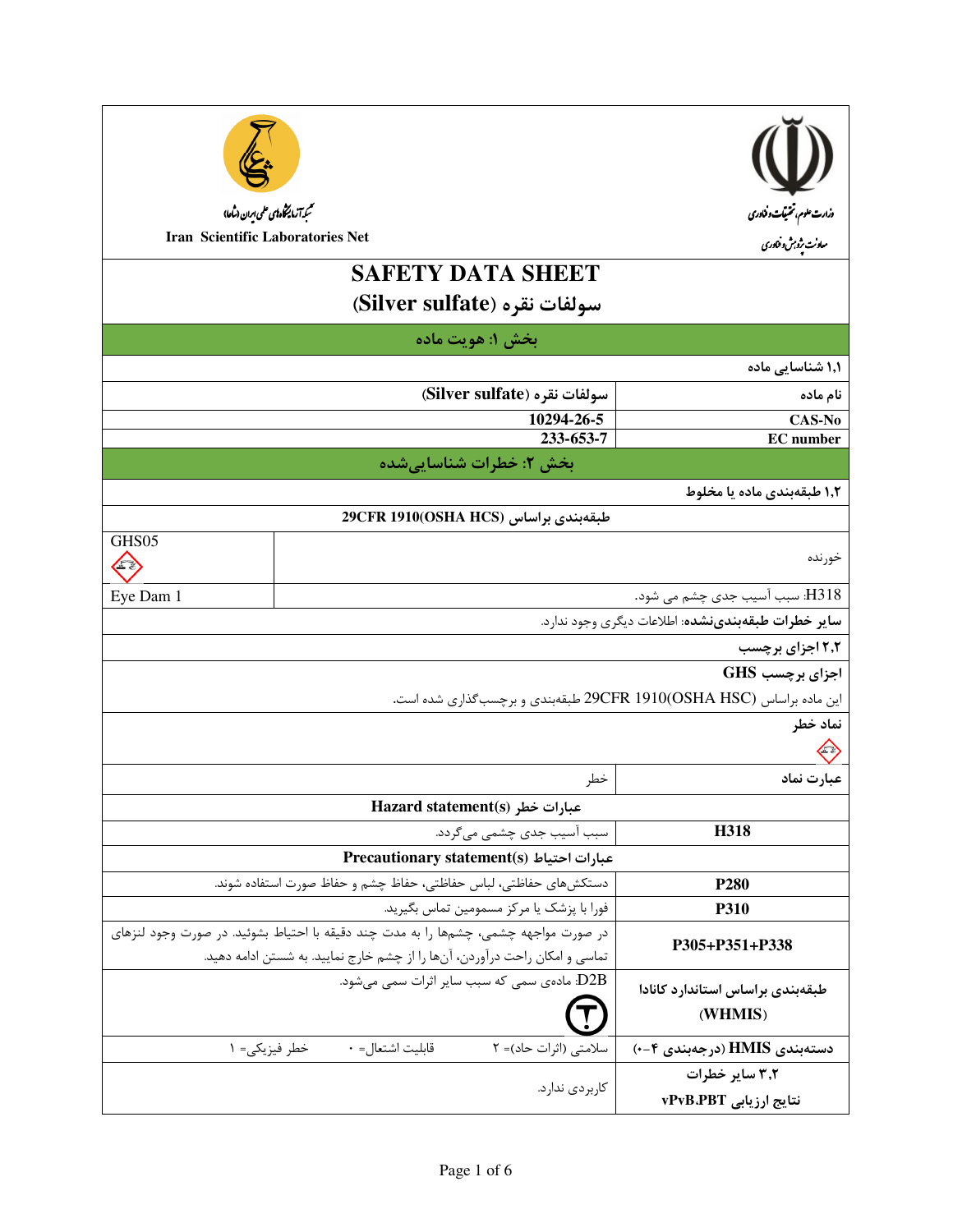|                        | ا بخش ٣: أطلاعات در مورد تركيب ااجزاء ١ |  |  |
|------------------------|-----------------------------------------|--|--|
| ویژگی شیمیایی          | مواد                                    |  |  |
| <b>CAS#Description</b> | 10294-26-5 Silver sulfate               |  |  |
| EC-No                  | 233-653-7                               |  |  |

## بخش ۴: اقدامات کمکهای اولیه

۱٫۴ تشریح اقدامات کمکهای اولیه

**در صورت تنفس**: هوای تازه تامین کنید. در صورت نیاز، به مصدوم تنفس مصنوعی بدهید. او را گرم نگه دارید. فوراً به پزشک مراجعه کنید.

**در صورت مواجههی پوستی:** فوراً پوست را بهطور کامل با آب و صابون شسته و آبکشی کنید. فوراً به پزشک مراجعه کنید.

**در صورت مواجههی چشمی:** چشمهای باز را برای چند دقیقه زیر آب جاری شستشو دهید. سپس با پزشک مشورت کنید.

**در صورت خوردن**: درمان پزشکی را دریافت کنید.

اطلاعات برای بزشک

۲٫۴ مهم ترین علائم و اثرات حاد و تاخیری: اطلاعات بیش تری در دسترس نیست.

**۳٫۴شاخص مراقبت پزشکی فوری و درمانهای خاص مورد نیاز**: اطلاعات بیشتری در دسترس نیست.

بخش ۵: روشهای اطفاءحریق

۱٫۵ مادەي خاموش كنندە

م**ادهی خاموش** *ک***نندهی مناسب**: این ماده قابل اشتعال نیست. از روشهای اطفای حریق که برای محصور کردن حریق مناسبند، استفاده شود.

**۲٫۵خطرات خاص ناشی از ماده یا مخلوط**: در صورت حریق این ماده، مواد زیر آزاد میشوند: اکسیدهای نقره. اکسیدهای سولفور (SOx)

**۳٫۵ توصیه برای آتشنشانان**: رسپیراتور (تجهیزات تنفسی) خودتامین پوشیده شود.لباس کامل حفاظتی غیرقابل نفوذ پوشیده شود.

بخش ۶: اقدامات لازم در زمان نشت و ریزش تصادفی

۱٫۶کتیاطهای فردی،تجهیزات حفاظتی و رویههای اضطراری: تجهیزات حفاظت فردی پوشیده شوند. افراد فاقد تجهیزات حفاظت فردی را از محل دور نگهدارید. تهویهی کافی را برای محیط فراهم کنید.

**۱۲٫۶حتیاطهای زیست محیطی:** اجازه ندهید ماده بدون مجوزهای دولتی لازم در محیط رها شود.

۳٫۶وشها و وسایل برای رفع آلودگی و پاکسازی: ماده را بهصورت مکانیکی بردارید.

۴٫۶ پیشگیری ازخطرات ثانویه: الزام خاصی وجود ندارد.

۵٫۶ منابع برای سایر بخشها: برای اطلاع از حمل ایمن ماده، بخش ۷را ببینید.

برای اطلاع از وسایل حفاظت فردی، بخش ۸ را ببینید. برای اطلاع از نحوهی دفع، بخش ۱۳را ببینید.

بخش ۷: حمل و انبار

**۱٫۷ احتیاطات برای حمل ایمن**: ظرف را بهصورت محکم مهر وموم شده نگهداری کنید.ظروفی که در آنها محکم بستهشده را در محیط سرد و خشک ذخیره کنید. تهویهی کافی را برای محیط فراهم کنید.

٢٫٧ اطلاعاتی دربارهی حفاظت دربرابر انفجار یا آتش: این ماده قابل اشتعال نیست.

٣٫٧ شرايط انبار ايمن شامل مواد ناسازگار:

**الزامات برای ظروف و اطاقها**: الزام خاصی نیاز نیست.

**اطلاعات برای انبارنمودن ماده در انبار مشترک**: دور از عوامل اکسیدکننده انبار شود. در تاریکی انبار شود.

۴٫۷ سایر اطلاعات دربارهی شرایط انبار: ظروف را بهصورت مهر و مومشده نگهداری کنید. ظروف به خوبی مهر و موم شده را در شرایط سرد و خشک انبار کنید. از مواجهه با نور محافظت شود.

بخش ۸: کنترلهای مواجهه /حفاظت فردی

۱٫۸ اطلاعات بیش تر دربارهی طراحی سیستم تهویه: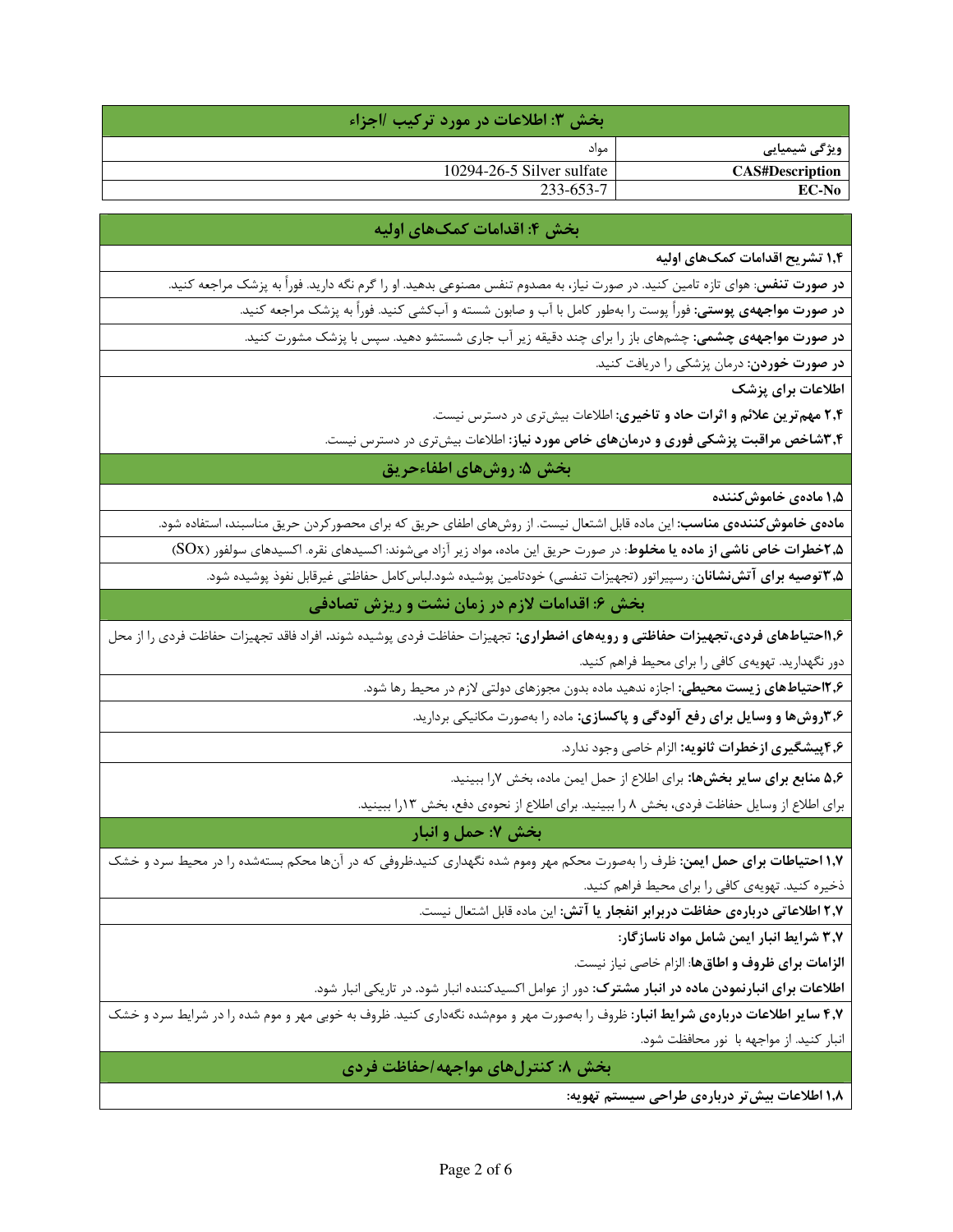تهویهی موضعی باید متناسب با مواد شیمیایی خطرناک طراحی و متوسط سرعت دهانهی هود حداقلft/min-۱۰۰در نظر گرفته شود.

٢٫٨ عوامل كنترل

حدود مجاز مورد نیاز در محیط کار بر اساس الزامات ایران(۱۳۹۱):

تركيبات محلول نقره : $\rm{OEL\text{-}TW}$ - $\rm{O}01\; mg/m^3$ ، به عنوان نقره

۳٫۸ کنترلهای مواجهه:

تجهيزات حفاظت فردى

**روشهای بهداشتی و حفاظتی عمومی**: باید اقدامات پیشگیرانه معمول برای استفاده از مواد شیمیایی دنبال شود.

ماده را دور از مواد غذایی و آشامیدنی نگهداری کنید. فوراً تمامی لباسهای آلوده و کثیف را بردارید. دستها را قبل از استراحت و در پایان کار بشوئید. شرایط محیط کار ارگونومیک را فراهم سازید. از مواجهه ماده با چشمها و پوست خودداری شود.

.<br>**تجهیزات تنفسی:** وقتی غلظتهای زیادی از این ماده در محیط وجود دارد، از وسیلهی حفاظت تنفسی مناسب استفاده نمایید.

فیلتر توصیه شده برای استفاده کوتاه مدت:

به عنوان پشتیبانی برای کنترلهای مهندسی از رسپیراتور دارای کارتریج (P100(USA یا P3(EN 143) استفاده نمایید.

برای مشخص شدن نیاز به استفاده از رسپیراتورهای تصفیه هوا باید ارزیابی ریسک انجام شود. فقط از وسایل حفاظتی آزمایش شده و مورد تایید استانداردهای دولتی استفاده نمایید.

حفاظت دستها: استفاده از دستكشهای غیرقابل نفوذ. قبل از استفاده از دستكشهای حفاظتی، مناسببودن آنها را بررسی كنید. انتخاب دستکش های مناسب نه تنها به جنس آنها، بلکه به کیفیت آنها نیز بستگی دارد. اختلاف کیفیت دستکش سازندگان متفاوت را باید مد نظر داشت.

جنس دستكشها: لاستيك نيتريل، NBR ، مدت زمان نفوذ دستكش: ۴۸۰ دقيقه، ضخامت دستكش: 0.11 mm

**حفاظت چشم:** گاگلهای محکم بدون محل نفوذ.

حفاظت بدن:لباس كار حفاظتي

توجه: در زمینه انتخاب و استفاده از وسایل حفاظت فردی، رعایت کلیه موارد مندرج در "آیینiامه وسایل حفاظت فردی" مصوب ١٣٩٠/٣/٢١ شورای عالی حفاظت فنی و بهداشت کارایران، الزامی است.

## بخش ۹:خصوصیات فیزیکی و شیمیایی

۱.۹ اطلاعات اساسی خصوصیات فیزیکی و شیمیای<u></u>

| – سمسی مسترمیت – میرید ی را سیستی<br>_ |                                                            |  |
|----------------------------------------|------------------------------------------------------------|--|
| ظاهر                                   | پودر                                                       |  |
| رنگ                                    | سفيد                                                       |  |
| بو                                     | بدون بو                                                    |  |
| حد آستانهی بو                          | مشخص نشده است.                                             |  |
| pH                                     | كاربردى ندارد.                                             |  |
| نقطەي ذوب                              | 657°C (1215°F)                                             |  |
| نقطهى جوش                              | 1085°C (1985°F)                                            |  |
| دمای تصعید                             | مشخص نشده است.                                             |  |
| نقطه آتش گیری                          | مشخص نشده است.                                             |  |
| قابليت اشتعال (جامد،گاز)               | مشخص نشده است.                                             |  |
| دمای آتشگیری                           | مشخص نشده است.                                             |  |
| دمای تجزیه                             | مشخص نشده است.                                             |  |
| دمای خود اشتعالی                       | مشخص نشده است.                                             |  |
| خطر انفجار                             | مشخص نشده است.                                             |  |
| محدودهى قابل انفجار                    | <b>حد پایین:</b> مشخص نشده است.<br>حد بالا: مشخص نشده است. |  |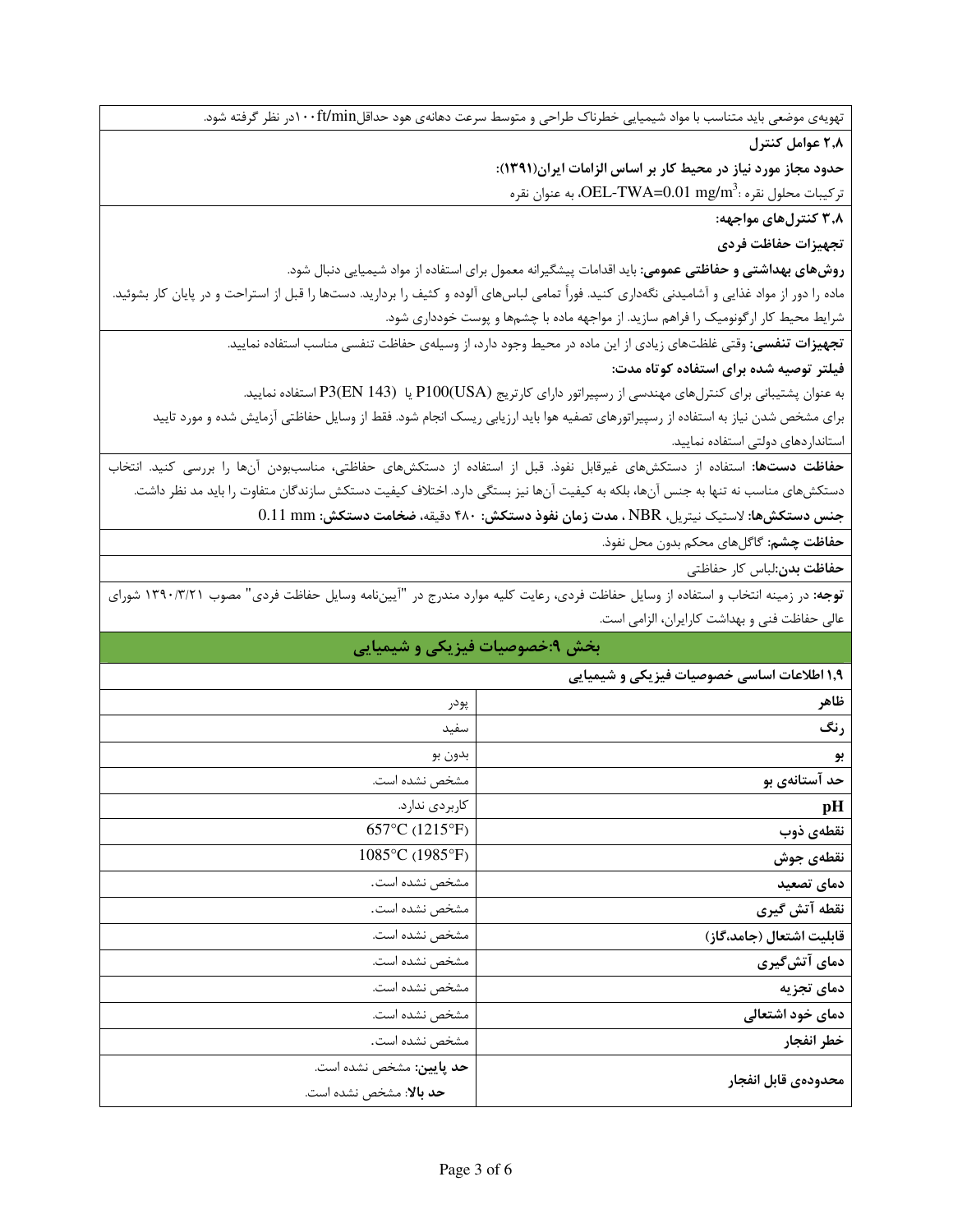| فشار بخار                                                                                                      | كاربردى ندارد.                                                                            |  |  |
|----------------------------------------------------------------------------------------------------------------|-------------------------------------------------------------------------------------------|--|--|
| دانسیته در دمای 20°C                                                                                           | 5.45 g/cm <sup>3</sup> (45.48 Ibs/gal)                                                    |  |  |
| دانسیتەی نسبی                                                                                                  | مشخص نشده است.                                                                            |  |  |
| دانسیتەی بخار                                                                                                  | كاربردى ندارد.                                                                            |  |  |
| نسبت تبخير                                                                                                     | كاربردى ندارد.                                                                            |  |  |
| حلالیت در آب در دمای 25°C                                                                                      | $8$ g/l                                                                                   |  |  |
| ضريب تفكيك (n-Octanol/Water)                                                                                   | مشخص نشده است.                                                                            |  |  |
| ويسكوزيته                                                                                                      | Dynamic: كاربردي ندارد.                                                                   |  |  |
|                                                                                                                | Kinematic: كاربردى ندارد.                                                                 |  |  |
| بخش ۱۰:پایداری و واکنشپذیری                                                                                    |                                                                                           |  |  |
| ۱٫۱۰ واکنش پذیری: اطلاعاتی شناخته نشده است.                                                                    |                                                                                           |  |  |
| ۲٫۱۰ پایداری شیمیایی: تحت شرایط توصیهشده برای انبار، پایدار است.                                               |                                                                                           |  |  |
| ۳٫۱۰ تجزیهی حرارتی/شرایطی که باید ازآن دوری شود:                                                               |                                                                                           |  |  |
|                                                                                                                | اگر تحت شرایط مورد توصیه، انبارشده و مورد استفاده قرار گیرد، تجزیهی حرارتی اتفاق نمیافتد. |  |  |
| ۴٫۱ <b>۰ واکنشهای احتمالی خطرناک</b> : با عوامل اکسید کننده قوی واکنش می دهد.                                  |                                                                                           |  |  |
| ۵٫۱۰ شرایط اجتناب: اطلاعاتی موجود نیست.                                                                        |                                                                                           |  |  |
| ۶٬۱۰ مواد ناسازگار: عوامل اکسید کننده.نور                                                                      |                                                                                           |  |  |
| ۷٬۱۰ محصولات خطرناک حاصل از تجزیه: اکسیدهای سولفور (SOx). اکسیدهای نقره.                                       |                                                                                           |  |  |
| بخش١١: اطلاعات سمشناسي                                                                                         |                                                                                           |  |  |
| ۱٬۱۱ اثرات سمشناسی                                                                                             |                                                                                           |  |  |
| سمیت حاد: اثراتی شناخته نشده است.                                                                              |                                                                                           |  |  |
| LD50 / LC50: داده ای وجود ندارد.                                                                               |                                                                                           |  |  |
| تحریک یا خورندگی پوست: ممکن است سبب تحریک شود.                                                                 |                                                                                           |  |  |
| تحریک یا خورندگی چشم: سبب آسیب جدی چشم می شود.                                                                 |                                                                                           |  |  |
| حساسيت: اثراتي، شناخته نشده است.                                                                               |                                                                                           |  |  |
| <b>اثر موتاژن برسلول جنسی</b> : اثراتی، شناخته نشده است.                                                       |                                                                                           |  |  |
| سرطان زایی (Carcinogenicity):                                                                                  |                                                                                           |  |  |
| در مورد خصوصیات سرطانزایی این ماده اطلاعات طبقهبندی شده توسط EPA,IARC,OHSA,NTP,ACGIH وجود ندارد.               |                                                                                           |  |  |
| <b>سمیت تولید مثل:</b> اثراتی، شناخته نشده است.                                                                |                                                                                           |  |  |
| سمیت ارگانهای خاص هدف- مواجههی تکراری: اثراتی شناخته نشده است.                                                 |                                                                                           |  |  |
| سمیت ارگانهای خاص هدف- یک بار مواجهه: اثراتی شناخته نشده است.                                                  |                                                                                           |  |  |
| خطر آسپیراسیون: اثراتی شناخته نشده است.                                                                        |                                                                                           |  |  |
| <b>سميت مزمن تا تحت حاد</b> : اثراتي شناخته نشده است.                                                          |                                                                                           |  |  |
| <b>اطلاعات سمشناسی بیش تر</b> : بر اساس اطلاعات ما در مورد سمیت حاد و مزمن این ماده بهطور کامل تحقیق نشده است. |                                                                                           |  |  |
|                                                                                                                |                                                                                           |  |  |
| بخش ١٢: اطلاعات زيست محيطي                                                                                     |                                                                                           |  |  |
| ١,١٢ سميت                                                                                                      |                                                                                           |  |  |
| <b>سمیت برای آبزیان:</b> اطلاعات تکمیلی بیشتری در دسترس نیست.                                                  |                                                                                           |  |  |
|                                                                                                                |                                                                                           |  |  |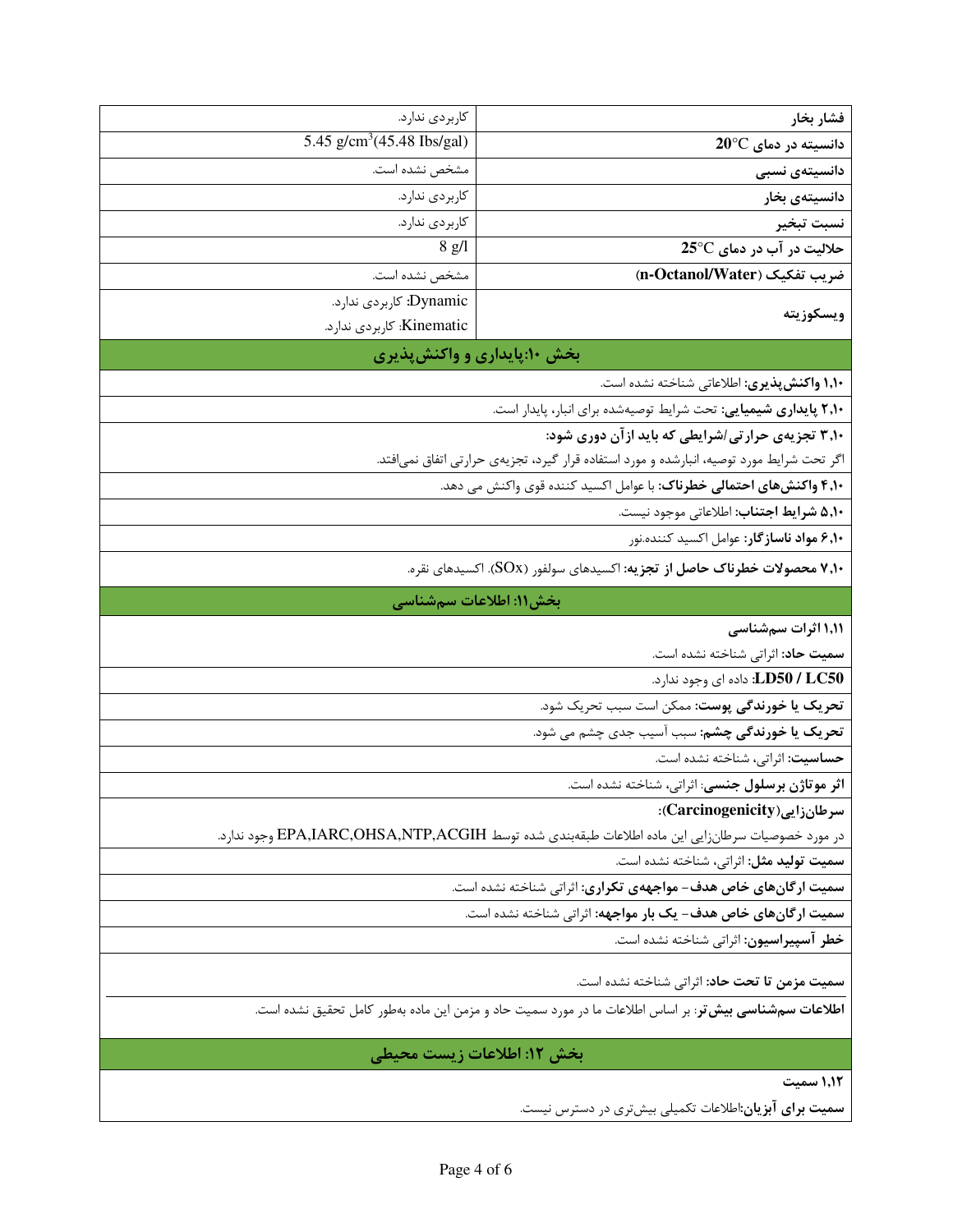٢٫١٢ مقاومت و تجزيه پذيري: اطلاعات تكميلي بيشتري در دسترس نيست.

**۳٫۱۲ احتمال تجمع زیستی:** اطلاعات تکمیلی بیشتری در دسترس نیست.

۴٫۱۲قفوذدر خاک: اطلاعات تکمیلی بیشتری در دسترس نیست.

۸,۲.۵اطلاعات زیست*ی* بیش *ت*ر

**توجه**: برای موجودات آبزی بسیار سمی است.

**نکات عمومی:** ممکن است سبب اثرات بلند مدت زیانآور بر موجودات آبزی شود. اجازه ندهید ماده بدون مجوزهای دولتی لازم در محیط رها شود. اجازه ندهید ماده حتی در مقادیر کم به آب زیرزمینی، مسیر آب و سیستم فاضلاب برسد. نشت ماده به درون زمین حتی در مقادیر کم برای آب أشاميدني خطر خواهد داشت. براي ماهي و پلانكتون سمي است. براي موجودات آبزي بسيار سمي است. از انتقال اين ماده به محيط زيست اجتناب كنيد.

۶٫۱۲ نتایج ارزیابی vPvB،PBT: کاربردی ندارد.

## بخش ١٣:ملاحظات دفع

**۱٬۱۳ روشهای دفع مواد زائد، توصیه**: برای دفع صحیح با مراجع قانونی مشورت کنید.

**بستهبندي مواد آلوده:** بايد برطبق الزامات قانوني موجود انجام شود.

"برای اطلاع از کلیهی ضوابط و قوانین دفع مواد در کشور به قانون مدیریت پسماندها مصوبه ۱۳۸۳ مجلس شورای اسلامی و آئیننامه اجرایی قانون مديريت پسماندها مصوبه ١٣٨۴ هيات دولت مراجعه شود".

| بخش ۱۴:اطلاعات حمل و نقل                                                                                                                           |                                                                       |  |
|----------------------------------------------------------------------------------------------------------------------------------------------------|-----------------------------------------------------------------------|--|
| <b>UN 3077</b>                                                                                                                                     | <b>UN</b> number                                                      |  |
|                                                                                                                                                    | <b>IMDG-IATA-DOT</b>                                                  |  |
| Environmentally hazardous                                                                                                                          | UN proper shipping name                                               |  |
| substances, solid, n.o.s(Silver sulfate, ACS)                                                                                                      | <b>DOT</b>                                                            |  |
| ENVIRONMENTALLY HAZARDOUS                                                                                                                          |                                                                       |  |
| SUBDTANCE, SOLID, N.O.S(Silver                                                                                                                     | <b>IMDG</b>                                                           |  |
| sulfate, ACS), MARINE POLLUTANT                                                                                                                    |                                                                       |  |
| ENVIRONMENTALLY HAZARDOUS                                                                                                                          | <b>IATA</b>                                                           |  |
| SUBDTANCE, SOLID, N.O.S(Silver sulfate, ACS)                                                                                                       |                                                                       |  |
| Class:9 Miscellaneous dangerous substances and<br>articles<br>Label:9<br>Class:9(M7) Miscellaneous dangerous substances and<br>articles<br>Label:9 | <b>Transport hazard class(es)</b><br><b>IMDG-IATA-DOT</b>             |  |
| IΙI                                                                                                                                                | Packaging group<br><b>DOT-IATA-IMDG</b>                               |  |
| کاربردی ندارد.                                                                                                                                     | خطرات محيطى                                                           |  |
| نماد(ماهی و درخت)                                                                                                                                  | آلاینده دریایی(IMDG)                                                  |  |
| نماد(ماهی و درخت)                                                                                                                                  | $(ADR)$ ، نماد مخصوص                                                  |  |
| نماد(ماهی و درخت)                                                                                                                                  | نماد مخصوص(IATA)                                                      |  |
| هشدار: مواد و کالاهای خطرناک متفرقه                                                                                                                | احتیاطهای خاص برای استفاده کننده                                      |  |
| $F-A, S-F$                                                                                                                                         | <b>EMS Number</b>                                                     |  |
| کاربر دی ندارد.                                                                                                                                    | حمل عمدهای براساس الزامات<br>Annex II of MARPOL73/78 and the IBC code |  |
|                                                                                                                                                    | اطلاعات بيش تر حمل ونقل                                               |  |
|                                                                                                                                                    |                                                                       |  |